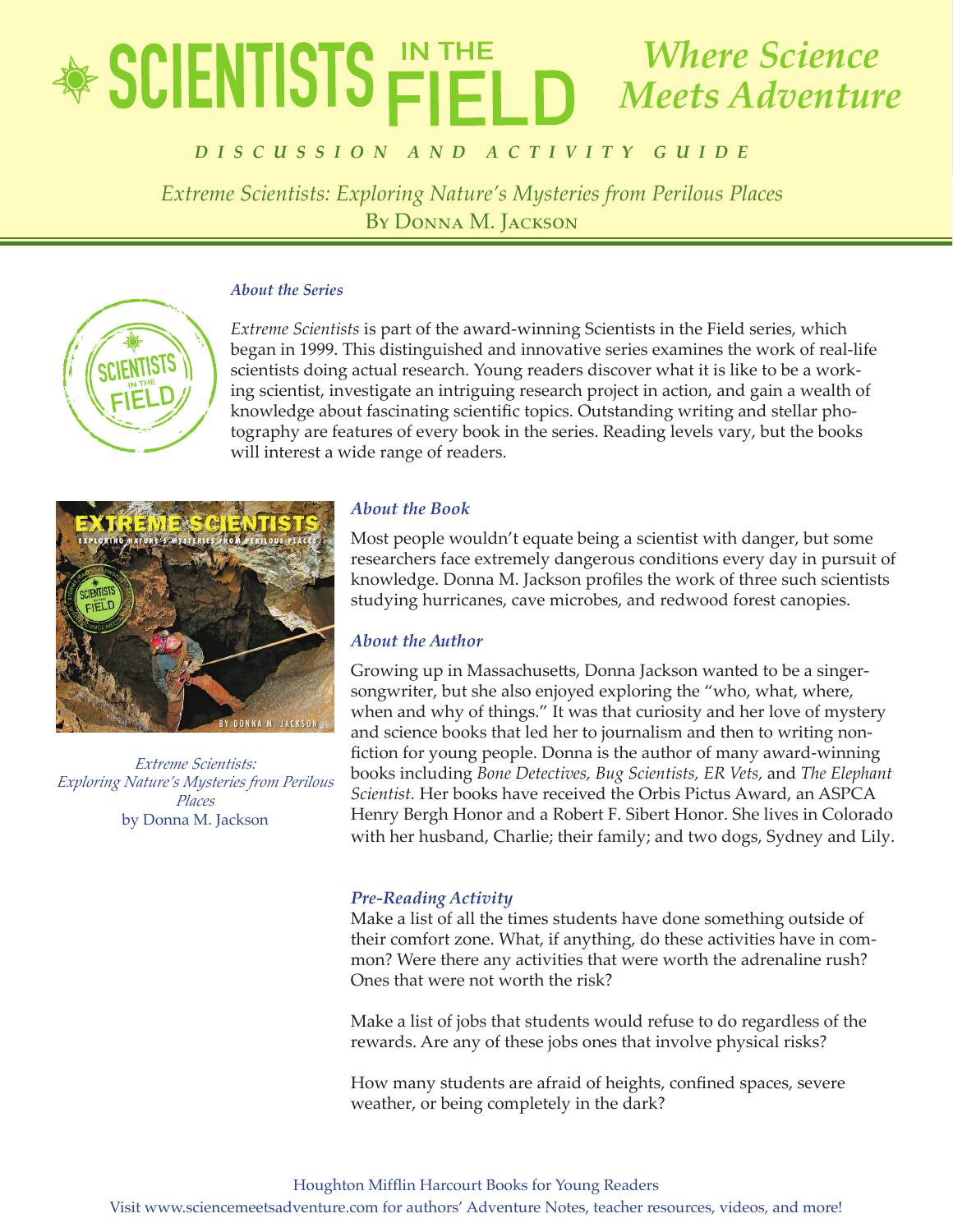## *Discussion Questions*

What is the balance between staying safe and getting necessary information?

Have you or anyone with you ever panicked in severe weather? What about in a dark or unfamiliar place? Way up high on a mountain or in a tree? What calmed you or the person with you down? What steps would you take to remain calm in the face of danger?

Think about flying into a hurricane or diving underwater in a dark cave for the first time or climbing hundreds of feet above the ground in a tree with untested bark and branches. On a scale of one to ten, with ten being not at all comfortable and one being extremely comfortable, rank your likelihood of following in the footsteps of the three scientists in the book. Explain your reasoning for each of your ratings.

Think about a prospective career that you can see yourself doing. What are the risks of that job in comparison to the risks of these three scientists?

If no one were willing to do these three jobs, what would be lost?

Many people regularly complain that we underestimate their abilities. What one person sees as a risk, someone else sees as being relatively safe. What is something you do that other people may not understand? If this question does not seem to apply to you, explain why flying into a hurricane, squeezing through dark caves, or spending several days in the redwood canopy is safe.

Think about something you enjoy doing. Now think about sacrifices you would be willing to make in order to keep doing this activity. How much are we willing to sacrifice in order to do a job we enjoy? When does the price of the sacrifice force us to move to other activities? Now change the terminology from "something you enjoy doing" to "something that must be done." Is there still a point in which the sacrifices are just too much?

Is one of these three scientists more at risk than the other two?

## *Applying and Extending Our Knowledge*

Paul Flaherty, our first extreme scientist, is a meteorologist. He tracks hurricanes. Hurricanes, however, are only one type of dangerous storm.

- Make a chart of all hazardous weather storms. Create the criteria for rating danger from the various storms and then rank the storms from the least dangerous to the most dangerous. For each type of storm show the range of hazard.
- Create a poster showing what the average person should do to minimize the danger.
- What experience does your class have with hazardous weather? Record, if possible, the class's history with various types of severe weather, keeping in mind that some students may not be willing or able to speak of storms that have caused destruction or even death in their own family.
- On page 16 the author says, *"But it's not the high winds that cause the problems; it's the wind shear, either vertical or horizontal."* Create an online presentation explaining how this affects the plane. Make sure to explain the difference between vertical and horizontal wind shear, as well as explaining why high winds do not by themselves cause problems for planes. If possible, make a model plane and show the effect, perhaps using fans.
- Create a poster or build models showing the difference between a turboprop plane and several other types of planes (such as an airline passenger plane). Make sure we know why a turboprop plane is better equipped to handle hurricane weather than other planes.
- The WP-3D planes (or "P-3" planes) feature three types of radar. Create a diagram showing what each type of radar does and why these planes need all three.
- The eye of a hurricane is vastly different from the outer edges. If you were selecting music to define a hurricane, which music would you choose? Play your music and then explain it in terms of Flaherty's flight into and out of the eye of a hurricane. Read Jeff Masters' account of his flight on pages 22 and 23 and find new music to match his story. What differences are there in Flaherty's flights into a hurricane and the story Masters tells?
- Choreograph a dance for young students in

## Houghton Mifflin Harcourt Books for Young Readers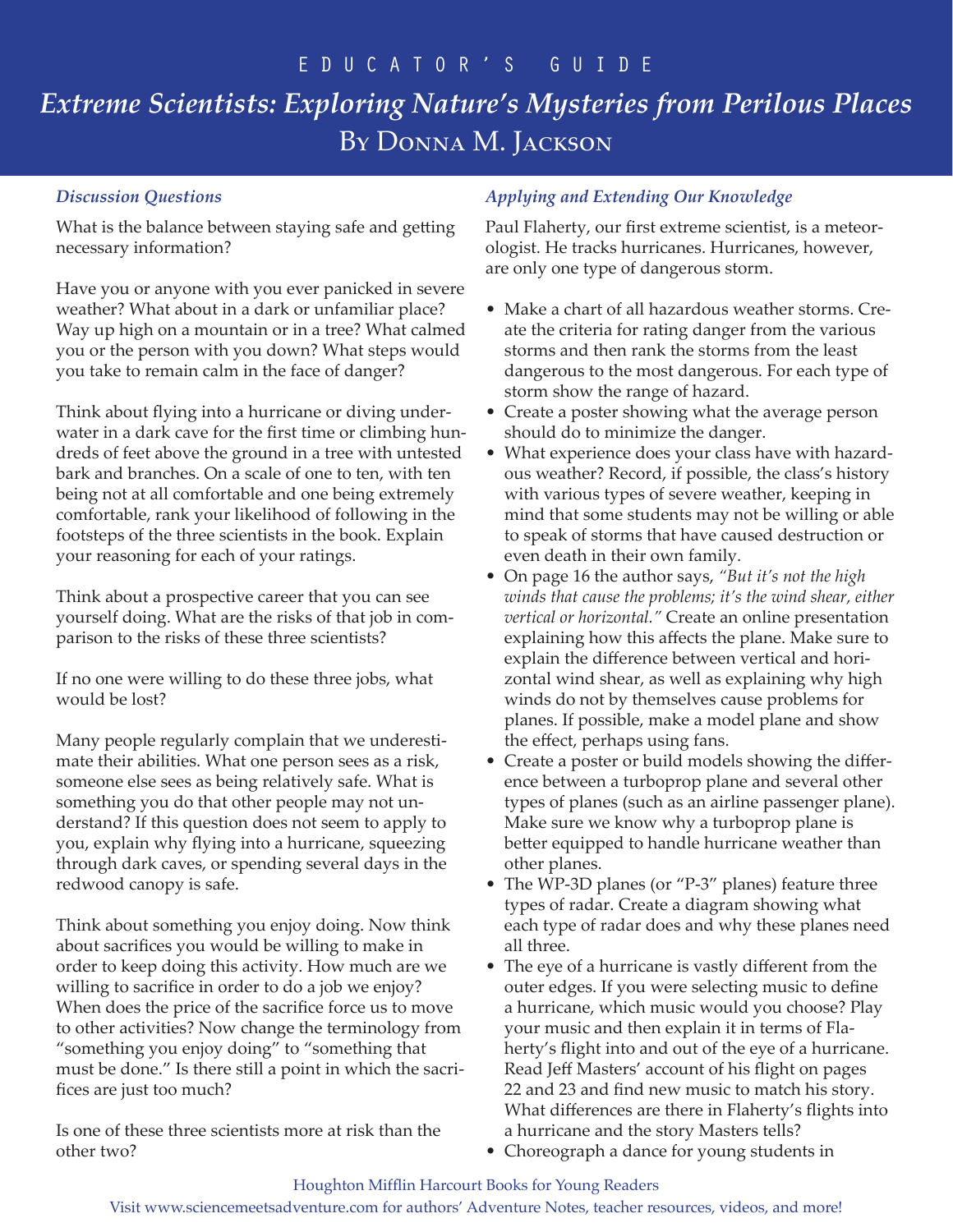which you play music and young students act out the flight of a plane into and out of a hurricane.

- On page 24 we read: *"Despite such dangers, the rewards of hurricane hunting far outweigh the risks, says Paul."* The easy part of this question is to explain why this is true. Prepare a cost/benefit analysis proving this statement. Take into consideration the cost of the planes, the personnel, plane repair and maintenance, and the cost of dropping dropwindsondes (see page 20), as well as other cost considerations. The harder part may be in explaining whether or not this would be true for you specifically. Argue why you should or shouldn't be on one of these hurricane planes.
- In the question section, we read that the hurricane season runs from June 1 through November 30. Explain why we do not worry about hurricanes during other months. Prepare an online presentation or a poster presentation explaining how the hurricane season works.

Hazel Barton studies "extremophiles"! Extremophiles are super-resilient single-celled microbes that are Earth's oldest living organisms. They are found everywhere, including some of the most inhospitable places on the planet.

- Draw and write a comic book in small groups featuring these extremophiles. Make sure to have both good and evil superheroes. Make sure your comic book includes definitions of the microbes that are used as the characters. Marvel has some useful comic book writing templates at marvel. com/games/play/34/create\_your\_own\_comic . Keep in mind this quote from page 30: *"'We thought we would find two or three species that are very, very good at making a living when there's no energy around,' says Hazel. 'But we found five hundred species—species that we wouldn't expect to see."*
- If your school has the devices and software, make an animated movie explaining the types of microbes Barton studies. Keep this quote from page 31 in mind: *"'If you had a million people who did one kind of job, the city wouldn't work. But you have people who take the trash, you have people who teach, you have people who bring food in, sell it, and everybody has his*

*role to make the city function'"*

- Page 29 states that the range of extremophile potential spans the explanation of life on Mars to environmental cleanup. Divide the class in half. Have one group work on life on Mars and the other work on environmental cleanup. Come up with a theory individually—not in a group—that explains the role of extremophiles in creating life on Mars or cleaning up the planet. Then break into small groups of three or four to come up with a group theory. Then create a theory for the Mars group and for the environmental cleanup group. Make sure these theories suggest a method for testing the theory. Then have the groups trade theories. Each group will be responsible for critiquing the other group's theory. What two things are good about the theory? What are at least two problems? What two things need to be added? What language needs to be tweaked? Finally, come up with a class theory for both life on Mars and environmental cleanup.
- Design an ad campaign to accentuate the benefits of extremophiles to our world. If possible, make a sixty-second promotional video that can be shared electronically and shown at your school. This promotional video should explain the advantages of investing money into the continued study of extremophiles.

## Common Core Connections

CCSS.ELA-Literacy.RST.6-8.1

Cite specific textual evidence to support analysis of science and technical texts. CCSS.ELA-Literacy.RST.6-8.7 Integrate quantitative or technical information expressed in words in a text with a version of that information expressed visually (e.g., in a flowchart, diagram, model, graph, or table). CCSS.ELA-Literacy.W.7.1 Write arguments to support claims with clear reasons and relevant evidence. CCSS.ELA-Literacy.W.7.2 Write informative/explanatory texts to examine a topic and convey ideas, concepts, and information through the selection, organization, and analysis of relevant content. CCSS.ELA-Literacy.W.7.2.b

Develop the topic with relevant facts, definitions, concrete details, quotations, or other information and examples. CCSS.ELA-Literacy.W.7.4 Produce clear and coherent writing in which the development,

organization, and style are appropriate to task, purpose, and audience. (Grade-specific expectations for writing types are

## Houghton Mifflin Harcourt Books for Young Readers

Visit www.sciencemeetsadventure.com for authors' Adventure Notes, teacher resources, videos, and more!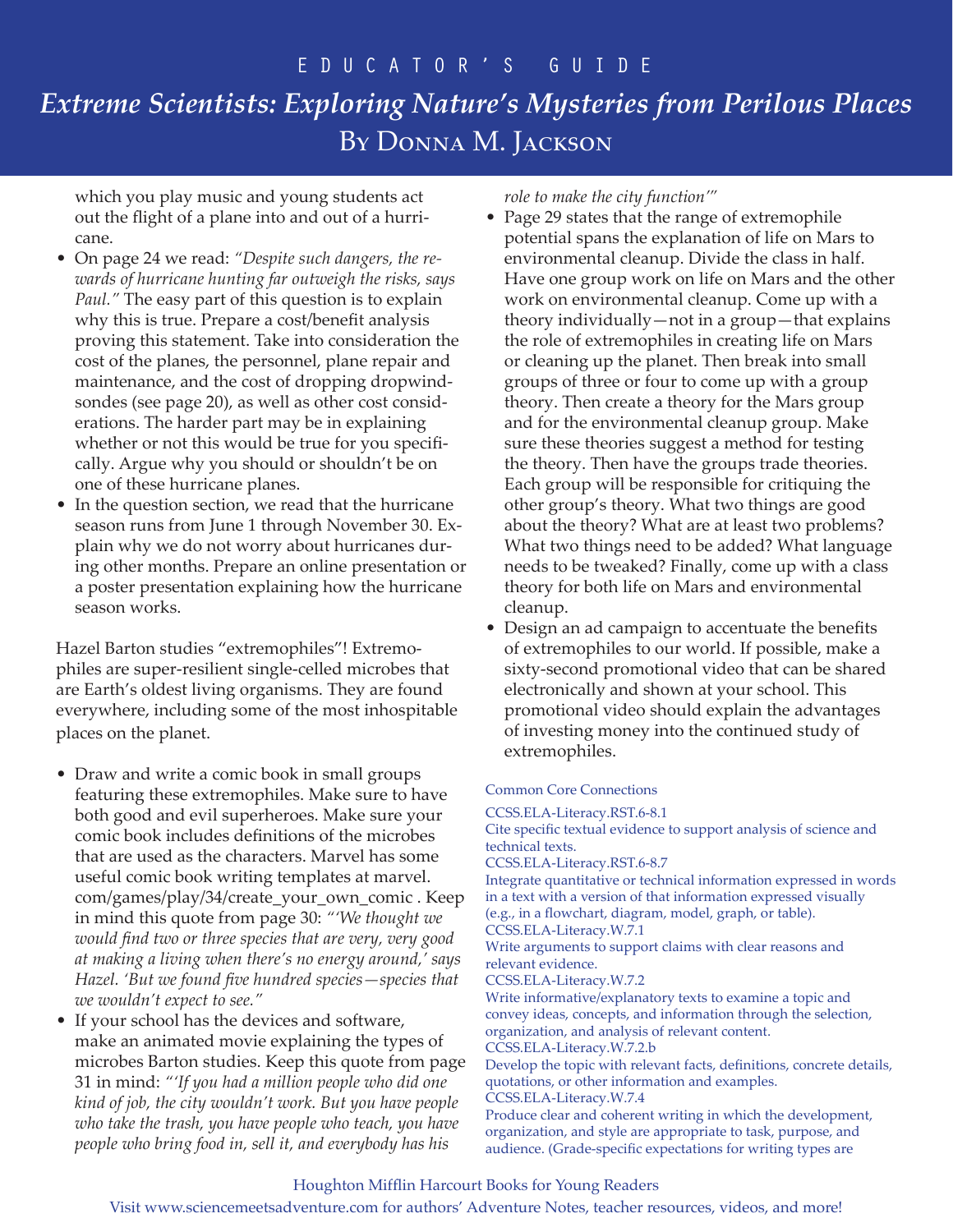## educator's Guide

# *Extreme Scientists: Exploring Nature's Mysteries from Perilous Places*  By Donna M. Jackson

## defined in standards 1-3 above.)

CCSS.ELA-Literacy.RH.6-8.7 Integrate visual information (e.g., in charts, graphs, photographs, videos, or maps) with other information in print and digital texts.

#### CCSS.ELA-Literacy.SL.7.1

Engage effectively in a range of collaborative discussions (one-onone, in groups, and teacher-led) with diverse partners on grade 7 topics, texts, and issues, building on others' ideas and expressing their own clearly.

#### CSS.ELA-Literacy.SL.7.5

Include multimedia components and visual displays in presentations to clarify claims and findings and emphasize salient points.

Hazel's interest in science came to her from her grandfather. Then when she was fourteen, she took an outdoor adventure class that introduced her to caving. These two factors directed Hazel to microbiology and caves.

- Whether or not you see yourself as a future scientist, write a paragraph or more about the person or program that has the best chance of convincing you to become a scientist. What is it about them or about what they do or say that makes science seem like a possibility for you?
- If you do not see yourself as a future scientist, explain the personal obstacles or problems that make a science career seem unlikely.
- If you see yourself in a science-related career, what are the factors that make science come alive for you?
- What do schools and science curriculum do well to encourage future scientists? How can they improve?

## *Common Core Connections*

#### CCSS.ELA-Literacy.WHST.6-8.2

Write informative/explanatory texts, including the narration of historical events, scientific procedures/ experiments, or technical processes.

CCSS.ELA-Literacy.WHST.6-8.4

Produce clear and coherent writing in which the development, organization, and style are appropriate to task, purpose, and audience.

CCSS.ELA-Literacy.W.7.1

Write arguments to support claims with clear reasons and relevant evidence.

#### CCSS.ELA-Literacy.W.7.1.b

Support claim(s) with logical reasoning and relevant evidence, using accurate, credible sources and demonstrating an

understanding of the topic or text. CCSS.ELA-Literacy.W.7.9 Draw evidence from literary or informational texts to support analysis, reflection, and research. CCSS.ELA-Literacy.W.7.4 Produce clear and coherent writing in which the development, organization, and style are appropriate to task, purpose, and audience. (Grade-specific expectations for writing types are defined in standards 1-3 above.)

In the caption on page 34 we read, *"Cave diving is as dangerous as it is exciting. A number of divers have died after losing their way in the passageways and running out of oxygen."* On page 37 we read, *"Millions of uncharted caves await exploration beneath the earth's surface."*

- Assign one wall of your classroom as signifying the love of taking risks. Have the opposite wall signify the desire to avoid all risk. Have the class position themselves between those two walls based on their own willingness to put themselves in Hazel's shoes. Look especially at the pictures on pages 34, 35, 36, 41, and 43. Pair students to discuss their reasons. Have the people closest and farthest from the wall explain why. Are there personal experiences that influence our comfort with risk?
- Debate the benefits and risks of cave exploration. Include in the debate financial information, safety, new discoveries, and other factors that either encourage or discourage exploration. The key question: When does the risk outweigh the potential benefits? If possible, use the information from the class's response to the lining-up activity above to help frame the debate in a personal way. Also use the information from the question section in which Hazel explains her safety steps (page 44).

## *Common Core Connections*

#### CCSS.ELA-Literacy.W.7.7

Conduct short research projects to answer a question, drawing on several sources and generating additional related, focused questions for further research and investigation.

## CCSS.ELA-Literacy.W.7.9

Draw evidence from literary or informational texts to support analysis, reflection, and research.

CCSS.ELA-Literacy.SL.7.1

Engage effectively in a range of collaborative discussions (one-onone, in groups, and teacher-led) with diverse partners on grade 7 topics, texts, and issues, building on others' ideas and expressing their own clearly.

## Houghton Mifflin Harcourt Books for Young Readers

Visit www.sciencemeetsadventure.com for authors' Adventure Notes, teacher resources, videos, and more!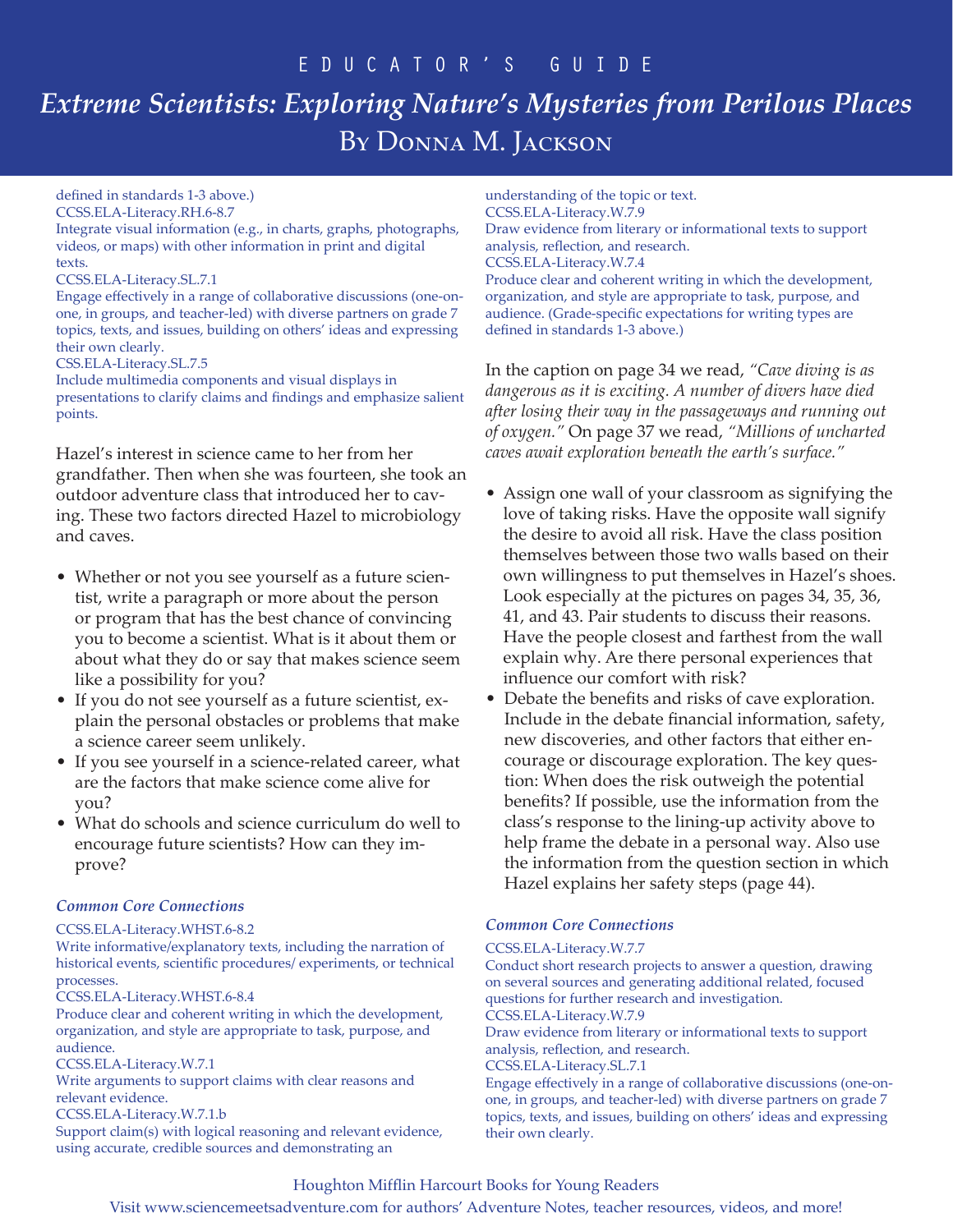## educator's Guide

# *Extreme Scientists: Exploring Nature's Mysteries from Perilous Places*  By Donna M. Jackson

When we examine all of the pictures and information about caves, we see caves that are very warm, we see ice caves, caves that are dry, and caves that are underwater. We also know that there are perhaps millions of caves still to explore.

- Research the various types of caves on our planet and prepare a poster or an online presentation that classifies the caves and shows pictures of the various types.
- Considering that there are millions of caves still to discover, draw and describe a make-believe cave, but make sure the cave creation is based on the laws of physics and derives from your existing understanding of already explored caves.
- Using cardboard boxes and other found materials (that are safe), build a cave maze to crawl through.
- What questions does the class have about caves, extremophiles, and the daily work of a cave scientist? Create a class booklet of the questions students have written. When appropriate, have these questions guide the day's discussion.
- Create a Post-it board for cave questions that students may post. Leave Post-it notes around for students to answer. Review protocol for the ethics of both posting and answering. If your school allows, do this in an online social media forum.
- Since this book was published, more caves have been discovered. Prepare a slideshow with as many new cave pictures as time allows. Using the cave classification information from above, place these new caves into the appropriate classification. Have students explain the significance of the new cave discoveries. Are there any new caves that have the potential of explaining life on Mars or of containing extremophiles that will clean the environment? How would Hazel view this new information?

## *Common Core Connections*

#### CCSS.ELA-Literacy.W.7.7

Conduct short research projects to answer a question, drawing on several sources and generating additional related, focused questions for further research and investigation. CCSS.ELA-Literacy.RST.6-8.1

Cite specific textual evidence to support analysis of science and technical texts.

#### CCSS.ELA-Literacy.RST.6-8.7

Integrate quantitative or technical information expressed in words in a text with a version of that information expressed visually (e.g., in a flowchart, diagram, model, graph, or table). CCSS.ELA-Literacy.SL.7.1.c

Pose questions that elicit elaboration and respond to others' questions and comments with relevant observations and ideas that bring the discussion back on topic as needed.

CCSS.ELA-Literacy.W.7.4

Produce clear and coherent writing in which the development, organization, and style are appropriate to task, purpose, and audience. (Grade-specific expectations for writing types are defined in standards 1-3 above.)

#### CCSS.ELA-Literacy.W.7.6

Use technology, including the Internet, to produce and publish writing and link to and cite sources as well as to interact and collaborate with others, including linking to and citing sources.

#### CCSS.ELA-Literacy.RH.6-8.6

Identify aspects of a text that reveal an author's point of view or purpose (e.g., loaded language, inclusion or avoidance of particular facts).

#### CCSS.ELA-Literacy.WHST.6-8.2

Write informative/explanatory texts, including the narration of historical events, scientific procedures/ experiments, or technical processes.

Steve Sillett's career as a skywalker may have begun when he climbed trees as a boy in Pennsylvania. While most of this book concerns his work with redwoods in California or Oregon, Steve has climbed trees in Costa Rica and Australia as well—probably many more places than the book mentions. He says, *"'Every forest canopy is an unexplored world.'"* (p. 47–48). He notes that many other organisms, both plant and animal, live in trees, including many that are not named.

- What trees are in your neighborhood? Using a camera, create a field guide of all of the different trees in your neighborhood. Make sure to label, date, and map the location of all these trees. Include your full name on all of these pictures.
- Devote regular times each day for students to collect pictures of all the different organisms that are found on trees. It may be necessary to select a number of trees and assign teams to take pictures of the algae, moss, vines, insects, birds, etc. that are found on various types of trees. Include the frequency in which these organisms are found.

## Houghton Mifflin Harcourt Books for Young Readers

Visit www.sciencemeetsadventure.com for authors' Adventure Notes, teacher resources, videos, and more!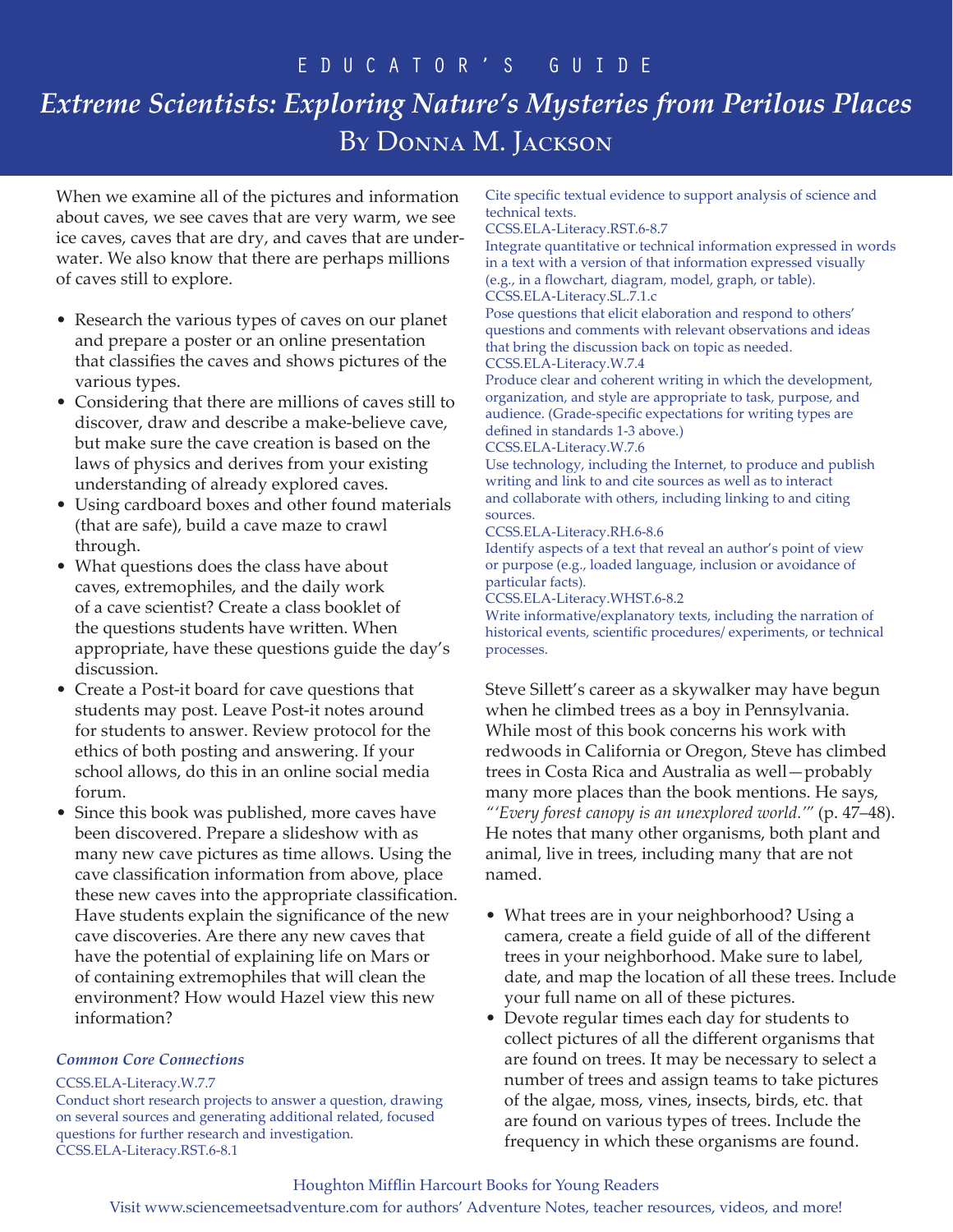Make sure to have your name and dates and labels on all pictures. Also make sure that the location of the tree is very clear.

• Sillett speaks of "mapping" trees. This includes measuring the trunk circumference, height, and other information. In your field guide, include this same information for the trees in your neighborhood.

## *Common Core Connections*

#### CCSS.ELA-Literacy.RST.6-8.3

Follow precisely a multistep procedure when carrying out experiments, taking measurements, or performing technical tasks.

#### CCSS.ELA-Literacy.WHST.6-8.6

Use technology, including the Internet, to produce and publish writing and present the relationships between information and ideas clearly and efficiently.

CCSS.ELA-Literacy.WHST.6-8.7

Conduct short research projects to answer a question (including a self-generated question), drawing on several sources and generating additional related, focused questions that allow for multiple avenues of exploration.

Steve loves climbing trees. We see evidence in the book of information he collected in the canopy, which is much different from the information he observes at ground level.

- Read the question section on pages 65–67, especially the questions dealing with keeping yourself safe and keeping the tree from being damaged. If your school allows it and if you have trees that can be climbed, climb into a tree as high as safety allows. Safely take pictures of the tree and compare these pictures with pictures taken at ground level. Are there any differences?
- If you are unable to climb trees, but you have a good camera with a good zoom or telephoto lens, try getting the same information with the camera.
- On page 60 we see that the higher up in the redwood tree one travels, the smaller, scalier, and skinnier the leaves. Collect a few leaves from the highest part of a tree that you can safely reach and compare them with the leaves on the tree at lower levels. Are leaves up high any different from the leaves down low? If not, speculate on how much higher the tree would have to grow to

show a measurable difference in leaf size. Or, is the species of the tree the most important factor? Is there any way to compare the dwindling size of redwood leaves with the leaves on other trees such as maples, oaks, birch trees, etc.? Support your position. Find a classmate that disagrees with you and argue—politely!

• How many different organisms live in the forest canopy? Explore the links listed and see how many different organisms, in addition to the ones listed in the text, depend on the forest canopy.

## *Common Core Connections*

#### CCSS.ELA-Literacy.RST.6-8.3

Follow precisely a multistep procedure when carrying out experiments, taking measurements, or performing technical tasks.

CCSS.ELA-Literacy.WHST.6-8.9

Draw evidence from informational texts to support analysis, reflection, and research.

CCSS.ELA-Literacy.SL.7.1

Engage effectively in a range of collaborative discussions (one-onone, in groups, and teacher-led) with diverse partners on grade 7 topics, texts, and issues, building on others' ideas and expressing their own clearly.

Some of the redwoods Steve climbs into are thousands of years old!

- Make a personal timeline with historical events from the time one redwood was just sprouting up to today. How far back are you able to trace your own family tree?
- Write a memoir from the point of view of the redwood. Make sure to include the different groups of people, plants, and animals that stood in its shade.
- Many technologies, tools, fads, fashions, theories, animals, etc. have disappeared within the redwood's lifespan. Some have come into being and faded away recently in comparison to the twothousand-year lifespan of some of these old trees. Make a list of as many "extinct" items that came after the redwood sprouted and disappeared before the redwood died. What new items will go away before the redwood dies?
- What happens to a redwood after it dies? Make a presentation, either online or as a poster, showing the forest both before and after a redwood dies. Make sure to include information on how redwood

## Houghton Mifflin Harcourt Books for Young Readers